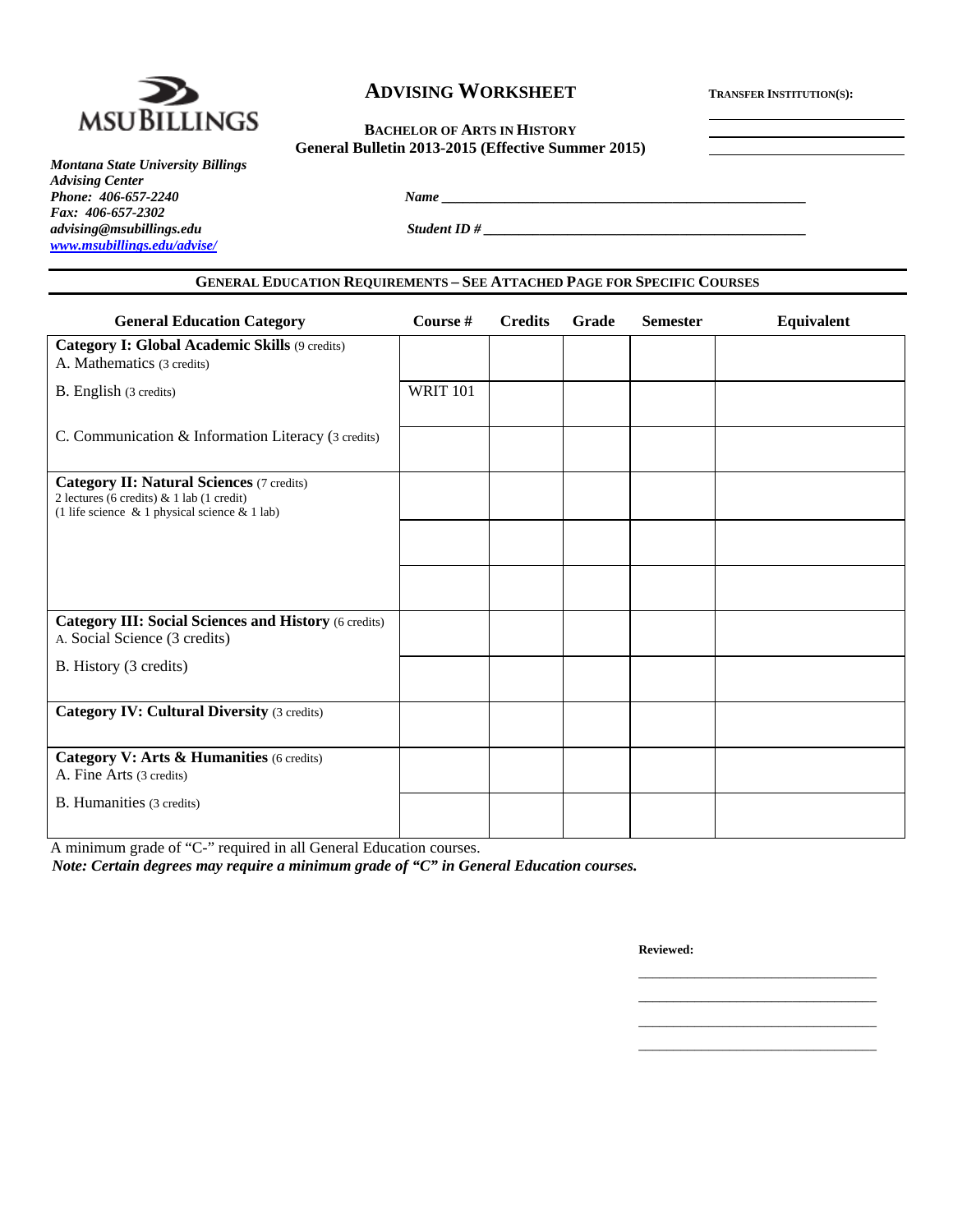# **GENERAL EDUCATION REQUIREMENTS**

|                                |            | <b>CATEGORY I: GLOBAL ACADEMIC SKILLS</b>                           | <b>9</b> credits                 |
|--------------------------------|------------|---------------------------------------------------------------------|----------------------------------|
|                                |            | Students are required to take one course from each subcategory      |                                  |
|                                |            | <b>Subcategory A - Mathematics</b>                                  | 3 credits                        |
| М                              | 105        | <b>Contemporary Mathematics</b>                                     | 3                                |
| М                              | 114        | <b>Extended Technical Mathematics</b>                               | 3                                |
| М                              | 121        | College Algebra                                                     | 3                                |
| М                              | 122        | <b>College Trigonometry</b>                                         | $\overline{3}$<br>3              |
| М<br>М                         | 131<br>143 | Mathematics for Elementary Teachers II<br><b>Finite Mathematics</b> | $\overline{4}$                   |
| М                              | 171        | Calculus I                                                          | 4                                |
| <b>STAT</b>                    | 141        | <b>Introduction to Statistical Concepts</b>                         | 3                                |
| <b>STAT</b>                    | 216        | <b>Introduction to Statistics</b>                                   | 4                                |
| <b>Subcategory B - English</b> |            |                                                                     | 3 credits                        |
| WRIT                           | 101        | College Writing I                                                   | 3                                |
| WRIT                           | 121        | Introduction to Technical Writing                                   | 3                                |
| WRIT                           | 122        | <b>Introduction to Business Writing</b>                             | 3                                |
| WRIT                           | 201        | College Writing II                                                  | 3                                |
| WRIT                           | 220        | Business & Professional Writing                                     | $\overline{3}$                   |
| WRIT                           | 221        | <b>Intermediate Technical Writing</b>                               | 3                                |
| <b>BMIS</b>                    | 150        | Subcategory C- Communication & Information Literacy 3 credits       |                                  |
| COMX                           | 111        | Computer Literacy<br>Introduction to Public Speaking                | 3<br>3                           |
| <b>COMX</b>                    | 115        | Introduction to Interpersonal Communication 3                       |                                  |
| <b>LSCI</b>                    | 125        | Research in the Information Age                                     |                                  |
|                                |            | <b>CATEGORY II: NATURAL SCIENCES</b><br>6 cr. lecture & 1 cr. lab   |                                  |
|                                |            | Students are required to take one course from each subcategory and  |                                  |
|                                |            | at least one corresponding lab or SCIN 101, 102, 103 & 104          |                                  |
|                                |            | <b>Subcategory A - Life Sciences</b>                                | 3-4 credits                      |
| <b>BIOB</b>                    | 101        | Discover Biology                                                    | 3                                |
| <b>BIOB</b>                    | 102        | Discover Biology Lab                                                | 1                                |
| <b>BIOB</b>                    | 160        | Principles of Living Systems                                        | 3                                |
| <b>BIOB</b>                    | 161        | Principles of Living Systems Lab                                    | 1                                |
|                                |            | <b>Subcategory B - Physical Sciences</b>                            | 3-4 credits                      |
| ASTR                           | 110        | Introduction to Astronomy                                           | 3                                |
| ASTR                           | 111        | Introduction to Astronomy Lab                                       | 1                                |
| <b>CHMY</b>                    | 121        | Introduction to General Chemistry                                   | 3                                |
| <b>CHMY</b>                    | 122        | Introduction to General Chemistry Lab                               | 1                                |
| <b>CHMY</b><br><b>CHMY</b>     | 141<br>142 | College Chemistry I                                                 | 3<br>1                           |
| GEO                            | 101        | College Chemistry Laboratory I<br>Introduction to Physical Geology  | 3                                |
| GEO                            | 102        | <b>Introduction to Physical Geology Laboratory</b>                  | 1                                |
| <b>GPHY</b>                    | 111        | Introduction to Physical Geography                                  | 3                                |
| GPHY                           | 112        | Introduction to Physical Geography Lab                              | 1                                |
| PHSX                           | 103        | Our Physical World                                                  | 3                                |
| PHSX                           | 104        | Our Physical World Lab                                              | 1                                |
| <b>PHSX</b>                    | 205        | <b>College Physics I</b>                                            | 3                                |
| PHSX                           | 206        | College Physics I Lab                                               | 1                                |
| <b>PHSX</b>                    | 105        | Fundamentals of Phys Sci                                            | 3                                |
| <b>PHSX</b>                    | 106        | Fundamentals of Phys Sci Lab                                        | 1                                |
|                                |            | <b>Subcategories A and B - Integrated Sciences</b>                  | 7 credits                        |
|                                |            | SCIN 101, 102, 103 & 104 Integrated Sciences                        | $3, \frac{1}{2}, 3, \frac{1}{2}$ |
|                                |            | <b>CATEGORY III: SOCIAL SCIENCES AND HISTORY</b>                    | 6 credits                        |
|                                |            | Students are required to take one course from each subcategory      |                                  |
|                                |            | <b>Subcategory A – Social Sciences</b>                              | 3 credits                        |
| ANTY                           | 217        | Physical Anthropology & Archeology                                  | 3                                |
| <b>BGEN</b>                    | 105        | <b>Introduction to Business</b>                                     | 3<br>3                           |
| COMX                           | 106<br>231 | Communicating in a Dynamic Workplace<br>Human Relations             |                                  |
| PSYX<br><b>ECNS</b>            | 201        | Principles of Microeconomics                                        | 3333333                          |
| <b>ECNS</b>                    | 202        | Principles of Macroeconomics                                        |                                  |
| EDU                            | 105        | <b>Education and Democracy</b>                                      |                                  |
| GPHY                           | 141        | Geography of World Regions                                          |                                  |
| HTH                            | 110        | Personal Health and Wellness                                        |                                  |
| <b>PSCI</b>                    | 210        | Introduction to American Government                                 |                                  |
| <b>PSCI</b>                    | 220        | Introduction to Comparative Government                              |                                  |
| <b>PSYX</b>                    | 100        | Introduction to Psychology                                          | $\frac{3}{3}$                    |
| SOCI                           | 101        | <b>Introduction to Sociology</b>                                    |                                  |
| SOCI                           | 201        | Social Problems                                                     | 3                                |

|      |     | Subcategory B - History                 | 3 credits |
|------|-----|-----------------------------------------|-----------|
| HSTA | 101 | <b>American History I</b>               | 3         |
| HSTA | 102 | <b>American History II</b>              | 3         |
| HSTR | 101 | <b>Western Civilization I</b>           | 3         |
| HSTR | 102 | <b>Western Civilization II</b>          | 3         |
| HSTR | 103 | <b>Honors Western Civilization I</b>    | 3         |
| HSTR | 104 | <b>Honors Western Civilization II</b>   | 3         |
| PSCI | 230 | Introduction to International Relations | 3         |

|               |     | <b>CATEGORY IV: CULTURAL DIVERSITY</b><br>3 credits |   |
|---------------|-----|-----------------------------------------------------|---|
| A&SC/WGSS 274 |     | Women, Culture, and Society                         | 3 |
| <b>ANTY</b>   | 220 | Culture and Society                                 | 3 |
| <b>ARTH</b>   | 160 | Global Visual Culture                               | 3 |
| <b>COMX</b>   | 212 | Introduction to Intercultural Communication         | 3 |
| <b>GPHY</b>   | 121 | Human Geography                                     | 3 |
| <b>HTH</b>    | 270 | Global Health Issues                                | 3 |
| LIT           | 230 | World Literature Survey                             | 3 |
| <b>MUSI</b>   | 207 | World Music                                         | 3 |
| <b>NASX</b>   | 105 | Introduction to Native American Studies             | 3 |
| <b>NASX</b>   | 205 | Native Americans in Contemporary Society            | 3 |
| PHL.          | 271 | Philosophy & Religion of India                      | 3 |
| PHL           | 272 | Philosophy & Religion of China/Tibet/Japan          | 3 |
| <b>REHA</b>   | 201 | Introduction to Diversity in Counseling             | 3 |
| <b>RLST</b>   | 170 | The Religious Ouest                                 | 3 |
| <b>SPNS</b>   | 150 | The Hispanic Tradition                              | 3 |

| <b>CATEGORY V: ARTS &amp; HUMANITIES</b> | <b>6</b> credits                              |                                                                |                         |  |  |  |  |
|------------------------------------------|-----------------------------------------------|----------------------------------------------------------------|-------------------------|--|--|--|--|
|                                          |                                               | Students are required to take one course from each subcategory |                         |  |  |  |  |
|                                          | <b>Subcategory A – Fine Arts</b><br>3 credits |                                                                |                         |  |  |  |  |
| <b>ARTZ</b>                              | 101                                           | <b>Art Fundamentals</b>                                        | 3                       |  |  |  |  |
| ARTZ                                     | 105                                           | Visual Language-Drawing                                        | 3                       |  |  |  |  |
| ARTZ                                     | 131                                           | Ceramics for Non-majors                                        | 3                       |  |  |  |  |
| CRWR                                     | 240                                           | <b>Intro Creative Writing Workshop</b>                         | $\overline{\mathbf{3}}$ |  |  |  |  |
| FILM                                     | 160                                           | Introduction to World Cinema                                   | 3                       |  |  |  |  |
| LIT                                      | 270                                           | Film & Literature                                              | 3                       |  |  |  |  |
| <b>MART</b>                              | 260                                           | Computer Presentation and Animation                            | 3                       |  |  |  |  |
| <b>MUSI</b>                              | 101                                           | <b>Enjoyment of Music</b>                                      | 3                       |  |  |  |  |
| MUSI                                     | 114                                           | Band: MSUB Symphonic                                           | 1                       |  |  |  |  |
| MUSI                                     | 131                                           | Jazz Ensemble I: MSUB                                          |                         |  |  |  |  |
| MUSI                                     | 147                                           | Choral Ensemble: University Chorus                             | 1                       |  |  |  |  |
| THTR                                     | 101                                           | Introduction to Theatre                                        | 3                       |  |  |  |  |
| THTR                                     | 120                                           | Introduction to Acting I                                       | $\mathcal{R}$           |  |  |  |  |
|                                          |                                               | <b>Subcategory B - Humanities</b>                              | 3 credits               |  |  |  |  |
| ARTH                                     | 150                                           | Introduction to Art History                                    | 3                       |  |  |  |  |
| <b>HONR</b>                              | 111                                           | Perspectives and Understanding                                 | 3                       |  |  |  |  |
| LIT                                      | 110                                           | Introduction to Literature                                     | 3                       |  |  |  |  |
| LIT                                      | 240                                           | The Bible as Literature                                        | 3                       |  |  |  |  |
| PHL.                                     | 110                                           | Introduction to Ethics                                         | 3                       |  |  |  |  |
| PHL                                      | 111                                           | Philosophies of Life                                           | 3                       |  |  |  |  |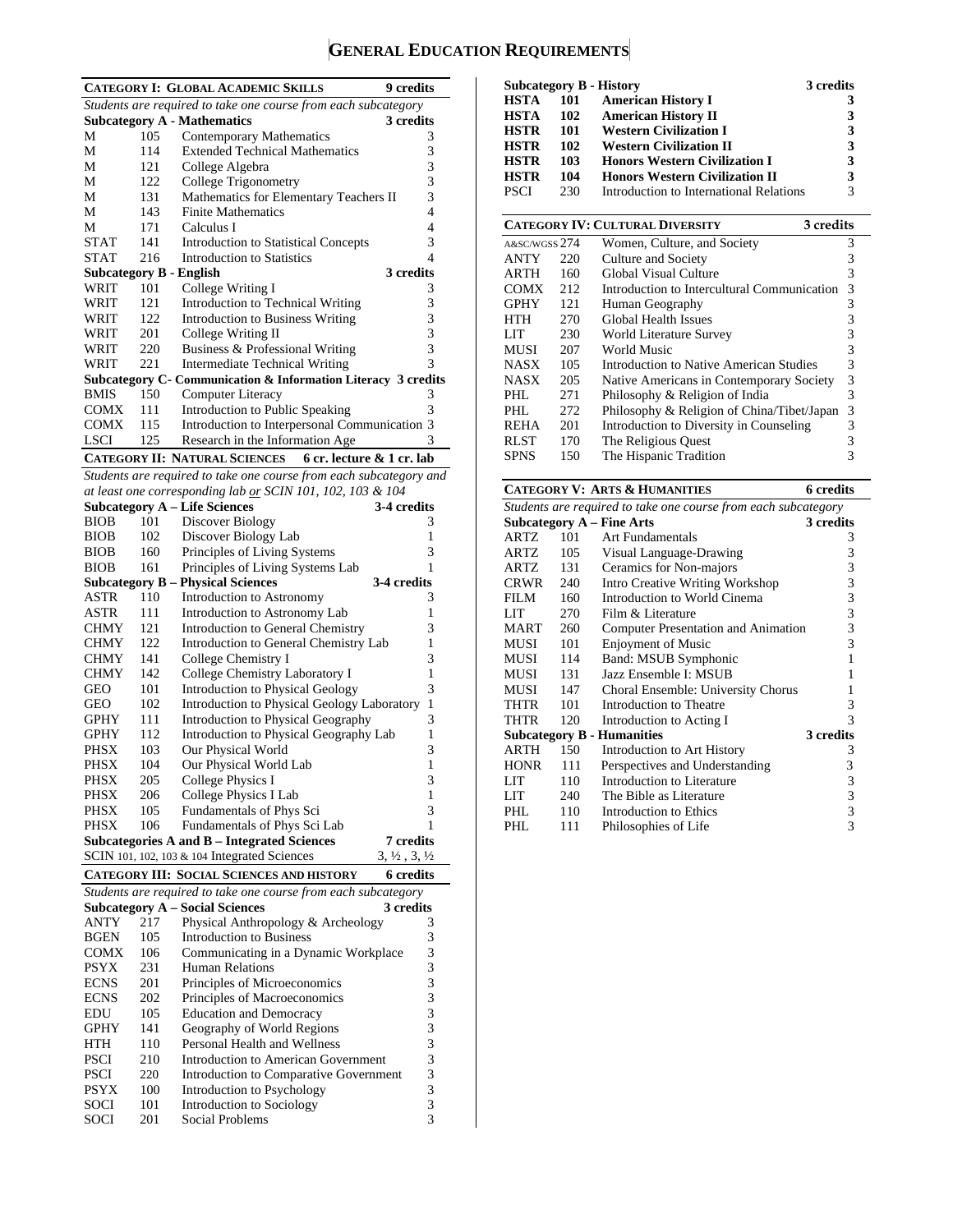|             |                         | Course                                                                                              | <b>Credits</b> | Grade | <b>Semester</b> | Equivalent |
|-------------|-------------------------|-----------------------------------------------------------------------------------------------------|----------------|-------|-----------------|------------|
|             |                         | A minimum grade of "C" or higher is mandatory in all History Courses satisfying major requirements. |                |       |                 |            |
|             | <b>Required Courses</b> |                                                                                                     |                |       |                 |            |
| *HSTA       | 101                     | American History I                                                                                  | 3              |       |                 |            |
| *HSTA       | 102                     | American History II                                                                                 | 3              |       |                 |            |
| *HSTR       | 101                     | <b>Western Civilization I</b>                                                                       |                |       |                 |            |
| OR.         |                         |                                                                                                     | 3              |       |                 |            |
| *HSTR       | 103                     | Honors Western Civilization I                                                                       |                |       |                 |            |
| *HSTR       | 102                     | Western Civilization II                                                                             |                |       |                 |            |
| OR.         |                         |                                                                                                     | 3              |       |                 |            |
| *HSTR       | 104                     | Honors Western Civilization II                                                                      |                |       |                 |            |
| <b>HSTA</b> | 200                     | Historian as Detective                                                                              | 3              |       |                 |            |
| <b>HSTA</b> | 499                     | Senior Capstone:                                                                                    | 3              |       |                 |            |
| <b>HSTR</b> |                         | <b>Historical Methodology</b>                                                                       |                |       |                 |            |

\*May satisfy General Education requirements.

**Restricted Electives:** A minimum of 18 credits of upper division courses distributed as follows: at least 3 credits from each of the following categories: Area 1a, Area 1b, Area 2a, Area 2b, and Area 3, and 3 credits from any Area. Please note that students may, upon consultation with and the permission of their academic advisor, count up to 6 credits of historically-oriented Honors Seminars as restricted electives in their History major.

#### **Area 1a: Early United States**

| <b>HSTA</b> | 313 | American Colonial & Revolutionary Hist. to 1789 |  |  |
|-------------|-----|-------------------------------------------------|--|--|
| <b>HSTA</b> | 315 | Early American Republic 1787-1848               |  |  |
| <b>HSTA</b> | 316 | American Civil War Era                          |  |  |
| <b>HSTA</b> | 428 | Historical Archaeology in the Americas          |  |  |

## **Area 1b: Modern United States**

| <b>HSTA</b> | 320        | <b>Birth of Modern United States</b> |  |  |  |  |  |
|-------------|------------|--------------------------------------|--|--|--|--|--|
| <b>HSTA</b> | າາ<br>⊥ ∠ر | America in Crisis                    |  |  |  |  |  |
| <b>HSTA</b> | つつよ<br>ر 2 | United States Since 1960             |  |  |  |  |  |

#### **Area 1c: United States Topics**

| <b>HSTA</b> | 401  | Sex and Sexuality in America                     |   |  |  |
|-------------|------|--------------------------------------------------|---|--|--|
| <b>HSTA</b> | 408  | Gender in America                                |   |  |  |
| <b>HSTA</b> | 460  | Montana and the West                             |   |  |  |
| <b>HSTA</b> | 464  | Trans-Mississippi West                           |   |  |  |
| <b>HSTA</b> | 470  | <b>American Environmental History</b>            |   |  |  |
| <b>HSTA</b> | 480/ | Constitutional Law: Civil Liberties              |   |  |  |
| <b>PSCI</b> | 472  |                                                  |   |  |  |
| HSTA/       | 481/ | <b>Constitutional Law: Powers and Structures</b> | 2 |  |  |
| <b>PSCI</b> | 473  |                                                  |   |  |  |
| <b>HSTA</b> | 498  | Cooperative Education/Internship I, II, III      | 2 |  |  |

# **Area 2a: Ancient and Medieval**

| <b>HSTR</b> | 302 | <b>Ancient Greece</b>                         |  |  |
|-------------|-----|-----------------------------------------------|--|--|
| <b>HSTR</b> | 304 | Ancient Rome                                  |  |  |
| <b>HSTR</b> | 305 | Middle Ages                                   |  |  |
| <b>HSTR</b> | 365 | <b>History of Ancient Near East</b>           |  |  |
| <b>HSTR</b> | 420 | Historical Archaeology of the Classical World |  |  |

# **Area 2b: Modern Europe**

| <b>HSTA</b> | 309 | The Atlantic World 1492-1763                    | 3 |  |
|-------------|-----|-------------------------------------------------|---|--|
| <b>HSTR</b> | 317 | Renaissance and Reformation                     | 3 |  |
| <b>HSTR</b> | 318 | Enlightenment and Revolution 1648-1815          | 3 |  |
| <b>HSTR</b> | 322 | 19 <sup>th</sup> Century Europe                 | 3 |  |
| <b>HSTR</b> | 324 | $20th$ Century Europe                           | 3 |  |
| <b>HSTR</b> | 450 | Women in European History Since 1700            | 3 |  |
| <b>HSTR</b> | 462 | Holocaust in Nazi Occupied Europe               | 3 |  |
| <b>HSTR</b> | 473 | Gender, War and Film: Europe 1648-1945          | 3 |  |
| <b>HSTR</b> | 487 | Monsters in European History: Witches, Vampires | 3 |  |
|             |     | and Zombies                                     |   |  |
| <b>HSTR</b> | 491 | Special Topics: Modern European History         | 3 |  |